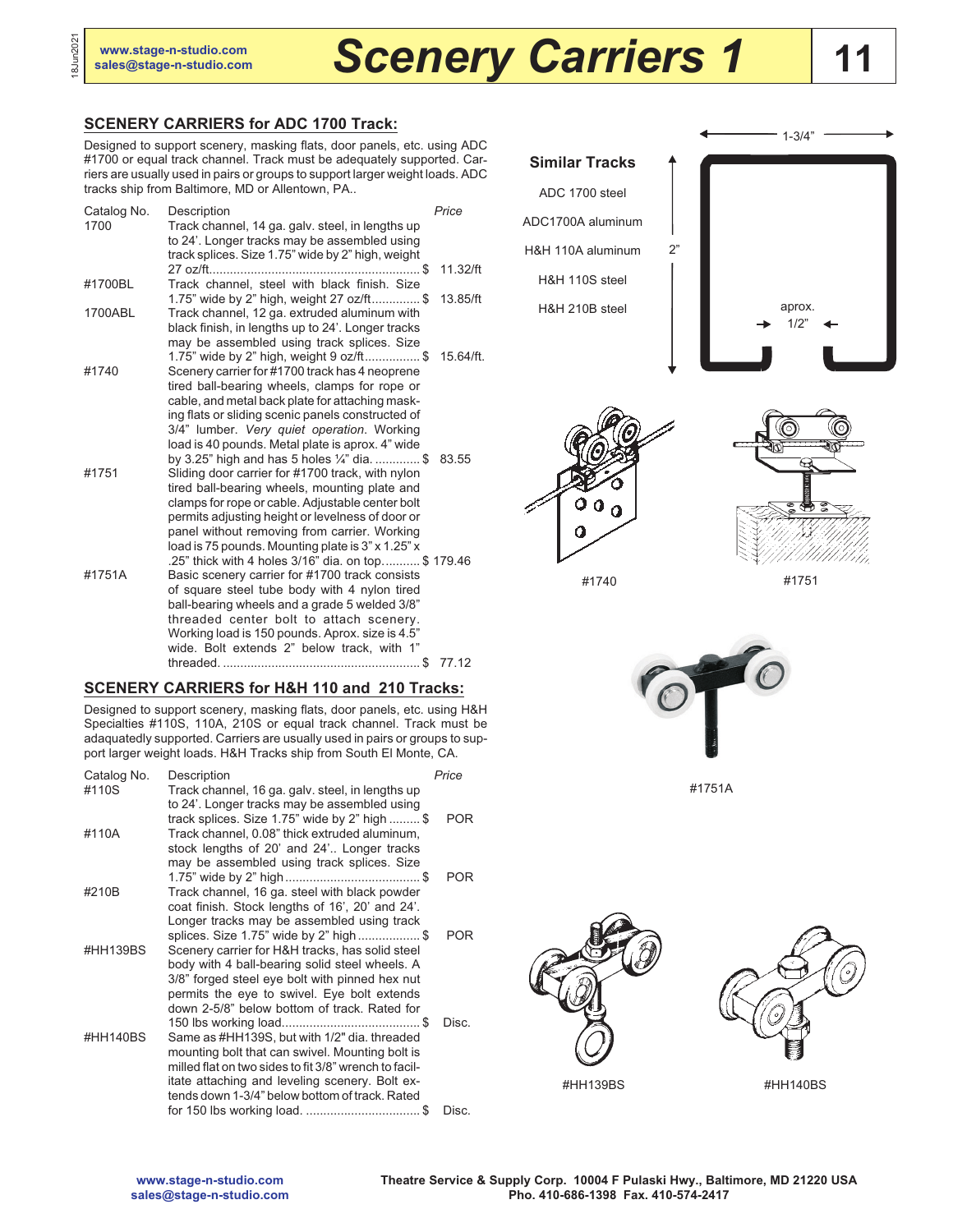06Jan2017

# **[sales@stage-n-studio.com](mailto:sales@stage-n-studio.com)** *Scenery Carriers 2*

## **11A**

### **SCENERY CARRIERS for ADC 2800 track:**

Designed to support scenery, masking flats, door panels, etc. using ADC #2800 or equal track channel. Track must be adequately supported. Carriers are usually used in pairs or groups to support larger weight loads. ADC tracks ship from Baltimore, MD or Allentown, PA

| Catalog No.<br>2800 | Track channel, 14 ga. galvanized steel, up to                                                        |           |
|---------------------|------------------------------------------------------------------------------------------------------|-----------|
|                     | 24' continuous sections. Longer tracks may be                                                        |           |
|                     | assembled using track splices. Size 2-5/8" w by                                                      |           |
|                     |                                                                                                      | 15.44/ft. |
| 2800BL              | Track channel, 14 ga. black finish steel, up to<br>24' continuous sections. Longer tracks may be     |           |
|                     | assembled using track splices. Size 2-5/8" w by                                                      |           |
|                     |                                                                                                      | 23.88/ft  |
| 2800ABL             | Track channel, 12 ga. extruded aluminum with                                                         |           |
|                     | black finish, in lengths up to 24'. Size 2-5/8"                                                      |           |
|                     | wide by 2-3/4" high, weight 15 oz/ft\$                                                               | 22.10/ft  |
| #2840               | Masking panel or scenery carrier for #2800<br>track, with four nylon tired ball bearing wheels,      |           |
|                     | 4" wide by 1/4" thick mounting plate, and cord                                                       |           |
|                     | clamps. Mounting plate extends 3-7/8" down                                                           |           |
|                     | below track. Working load is 150 pounds \$213.72                                                     |           |
| #2861               | Sliding door carrier for #2800 track, with nylon                                                     |           |
|                     | tired ball-bearing wheels, mounting plate and                                                        |           |
|                     | clamps for rope or cable. Adjustable center bolt<br>permits adjusting height or levelness of door or |           |
|                     | panel without removing from carrier. Working                                                         |           |
|                     | load is 100 pounds. Mounting plate is 3" x 1.25"                                                     |           |
|                     | x .25" thick with 4 holes 3/16" dia. on top \$ 303.88                                                |           |
| #2861A              | Basic scenery carrier for #2800 track consists                                                       |           |
|                     | of square steel tuber body with 4 nylon tired<br>sealed ball-bearing wheels and a grade 5            |           |
|                     | welded 3/8" threaded center bolt to attach                                                           |           |
|                     | scenery. Working load is 100 pounds. Aprox.                                                          |           |
|                     | size is 4.5" wide. Bolt extends 2" below track.                                                      |           |
|                     |                                                                                                      | 96.67     |







#2840 #2861



#2861A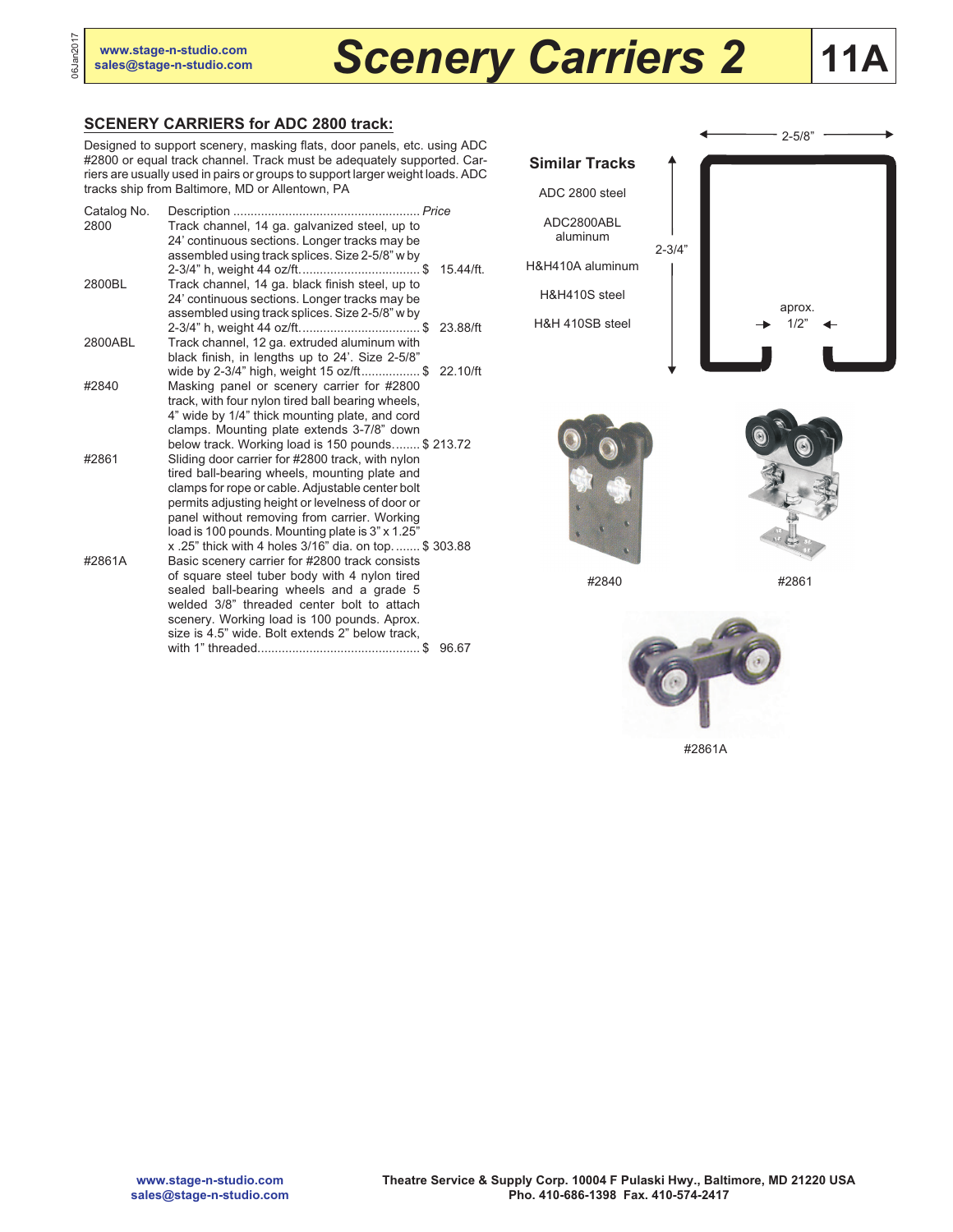# **[sales@stage-n-studio.com](mailto:sales@stage-n-studio.com)** *Scenery Carriers 3*

## **11B**

### **SCENERY CARRIERS for H&H 410 or 410A Tracks:**

Designed to support scenery, masking flats, door panels, etc. using H&H Specialties #410S, 410A, 410SB or equal track channel. Track must be adequately supported. Carriers are usually used in pairs or groups to support larger weight loads. H&H Tracks ship from South El Monte, CA.

| Catalog No.<br>#410S | Track channel, 14 ga. galv. steel. Stock lengths                                                                                                                                                                                                                                                                 |            |
|----------------------|------------------------------------------------------------------------------------------------------------------------------------------------------------------------------------------------------------------------------------------------------------------------------------------------------------------|------------|
| #410SB               | 16', 20', 24', and 26'. Longer tracks may be as-<br>sembled using track splices. Size 2-5/8" wide<br>Track channel, 14 ga. semi-gloss black powder                                                                                                                                                               | <b>POR</b> |
|                      | coat finish steel. Stock lengths 20', and 24".<br>Longer tracks may be assembled using track<br>splices. Size 2-5/8" wide by 2-3/4" high \$                                                                                                                                                                      | <b>POR</b> |
| #410A                | Track channel, 0.08" thick extruded natural fin-<br>ish aluminum. Stock lengths 20', and 24". Lon-<br>ger tracks may be assembled using track                                                                                                                                                                    |            |
| #HH439BS             | splices. Size 2-5/8" wide by 2-3/4" high \$<br>Scenery carrier for H&H tracks, has solid steel<br>body with 4 ball-bearing solid steel wheels. A<br>3/8" forged steel eye bolt with pinned hex nut<br>permits the eye to swivel. Eye bolt extends                                                                | <b>POR</b> |
|                      | down 2-5/8" below bottom of track. Rated for                                                                                                                                                                                                                                                                     | Disc.      |
| #HH440BS             | Same as #HH439S, but with 1/2" dia. threaded<br>mounting bolt that can swivel. Mounting bolt is<br>milled flat on two sides to fit 3/8" wrench to facil-<br>itate attaching and leveling scenery. Bolt ex-<br>tends down 1-3/4" below bottom of track. Rated                                                     |            |
| #HH449               | Scenery carrier has 4 quiet running urethane<br>tired sealed ball bearing wheels, solid steel<br>body, two 7/16" dia. nylatron quides bearings to<br>keep carrier centered in track, and 5/16" forged<br>steel eye bolt with pinned hex nut permits the<br>eye to swivel. Eye bolt extends down 2" below         | Disc.      |
| #HH450               | bottom of track. Working load is 200 pounds. . \$ 139.20<br>Scenery carrier is same as #HH449 but has 1/2"<br>dia. threaded mounting bolt that can swivel.<br>Non-swivel mounting bolt is milled flat on two<br>sides for clearance in track slot and pinned to<br>prevent turning. Bolt extends down 1-5/8" be- |            |
| #HH450A              | low bottom of track. Rated for 200 lbs wk load \$119.20<br>Improved version of #HH450 scenery carrier<br>has longer body with 2 additional pair of wheels<br>on top to prevent tipping, nylatron guide rollers,<br>and 3/8 bolt. Rated for 200 lbs working load \$290.16                                         |            |

#### **REALLY USEFUL CARRIER:**

#HH451 Scenery carrier nicknamed the" Really Useful Carrier" has 4 urethane tired ball-bearing wheels on black anodized aluminum body. Very quiet operation. Includes 2 vertical nylatron roller bearings to keep unit centered in track, 3/8" safety bolt installed to prevent possibility of single point failure, and rope clips for cord operation. Multiple mounting holes for use of bolts, shackles, or turnbuckles. Room enough to mount a 4" square electrical box. Body is 3/" thick by 5-7/9" wide, and extends down 5-7/16" below bottom of track. Rated for 200 pound working load .................................. \$ 179.36 #HH451A Same as #451 but includes third pair of wheels at top of carrier body to help prevent carrier from tipping up when an unbalanced load is supported by two or more carriers, or when being moved by cord operation. Does not include safety bolt. The #HH451A carrier can not be used with a #HH427 track ceiling splice because of the bolts that hold the splice to the track will interfere with the top wheels............. \$ 227.92







#HH439BS #HH440BS



Nylatron roller Flatted bolt

#HH449

#HH450



For technical details and application illustrations for the HH451 and HH451A, click here.

**Theatre Service & Supply Corp. 10004 F Pulaski Hwy., Baltimore, MD 21220 USA Pho. 410-686-1398 Fax. 410-574-2417**